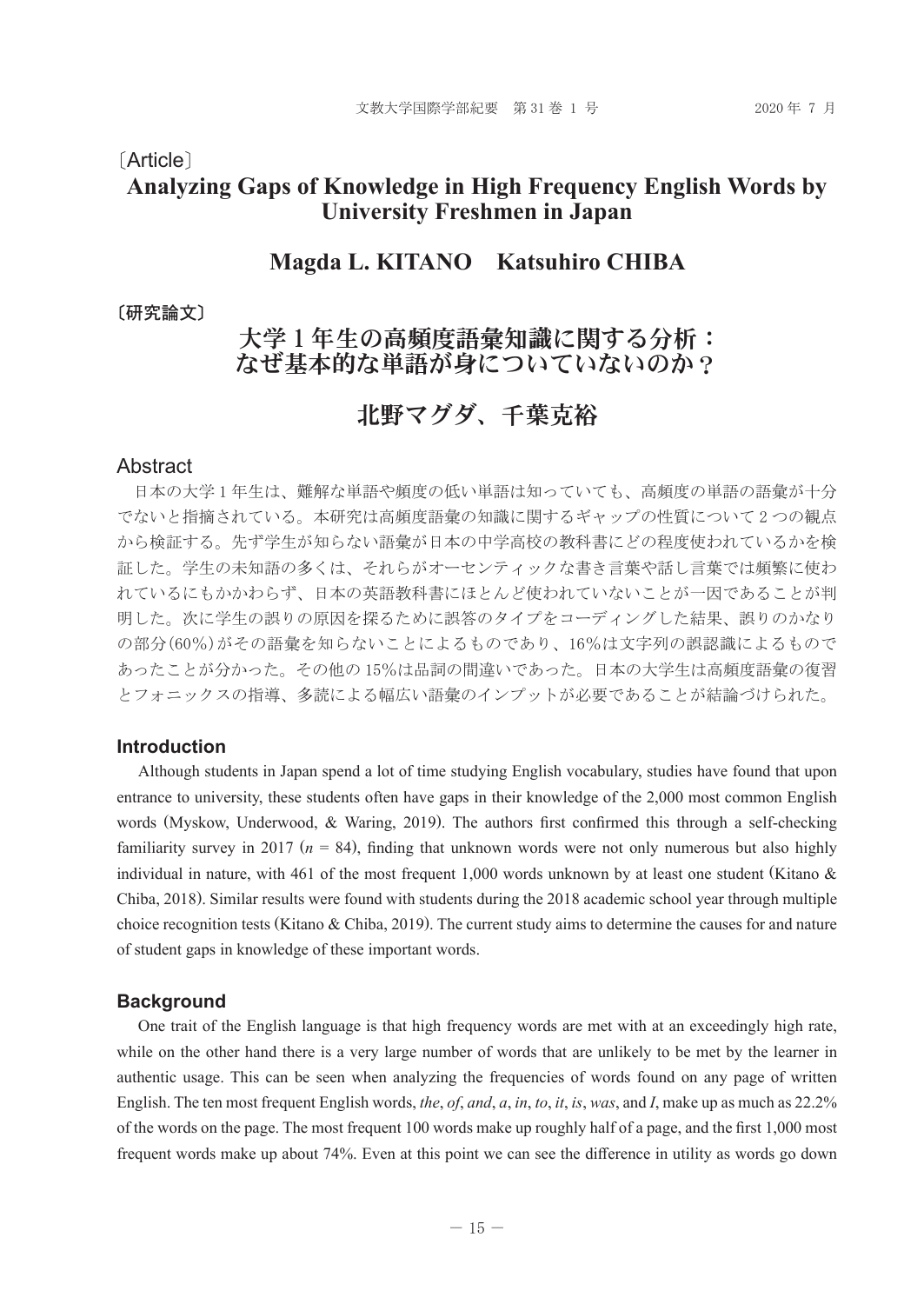in frequency – those in the first ten are repeated at a high rate, while the remaining among them make up a good portion of the page. But after the first 1,000-word mark, word utility drops drastically. The second 1,000 most frequent words make up only an additional 6% of the page. Further bands of frequency add successively smaller percentages (Schmitt, 2010; Nation, 2013).

If the most frequent 1000 words make up 74 percent of any page of text, learners will be coming across them again and again. Gaps of knowledge here will make English comprehension unnecessarily difficult – a minefield of words that require dictionary assistance. Furthermore, Nation (2013) emphasizes that learners who have not mastered the high frequency words will not be able to produce their own English when speaking or writing.

The Japanese educational system is particularly known for making students memorize words that appear on standardized tests and university entrance exams, when more commonly used words have not been mastered (Browne & Culligan, 2008). The result has been that even students who score highly on low frequency bands do not know all of the words in the high frequency bands (McLean & Kramer, 2015).

The current study aims to look more closely at the nature of university students' lack of knowledge concerning the 1,000 most frequent English words. Two methods were used. First, incoming freshmen were tested with multiple choice meaning recall items, and mistaken words were examined to differentiate commonly unknown words from individually unknown words. This data was compared to appearance in junior high school (JHS) and high school (HS) textbooks used in Japan to determine whether students had been exposed to those words through secondary public education. The second part tested students by having them write the first language (L1) meanings of English words. Mistaken answers were then coded for the cause or type of misunderstanding.

#### **Methods**

*Part 1*: As part of year-long vocabulary instruction, incoming freshmen of the International Studies faculty during academic year 2018 ( $n = 277$ ) and 2019 ( $n = 254$ ) were given a vocabulary test on their first day of one of four required English classes. The test was made up of 50 (2018) or 100 (2019) words chosen randomly from the 1,000 most frequent words of the New General Service List (NGSL; Browne, Culligan, & Phillips, 2013). From a cue of the target word, students were asked to choose the L1 (Japanese) equivalent from among four choices. Four different tests were created for each year in order to give unique tests to students taking them at different times during the week, with a total of 591 unique words tested over the two years.

Data concerning appearance of these words in secondary schooling materials was gathered using two methods. The Chu-o Institute for Educational Research's *A Survey of the Vocabulary used in the Junior High School English Textbooks* (2012) was used for word appearance within JHS textbooks during the years that the subjects had been junior high school students. Six publishers have textbooks that are approved by the Ministry of Education, Culture, Sports, Science and Technology (MEXT) for use in public junior high schools. This booklet lists all words appearing in all of these textbooks, and which of the publishers have used the word. For this study, the number of publishers using each word was extracted as an estimate of the probability that a student may have come across the word during those three years.

In order to determine whether the words appear in HS textbooks, three of the 31 English textbooks approved by MEXT for first-year general English classes were examined: *Crown* (Shimozaki et al., 2017), *Polestar*  (Matsusaka et al., 2017), and *Vista* (Kaneko et al., 2017). The index of English words was utilized, which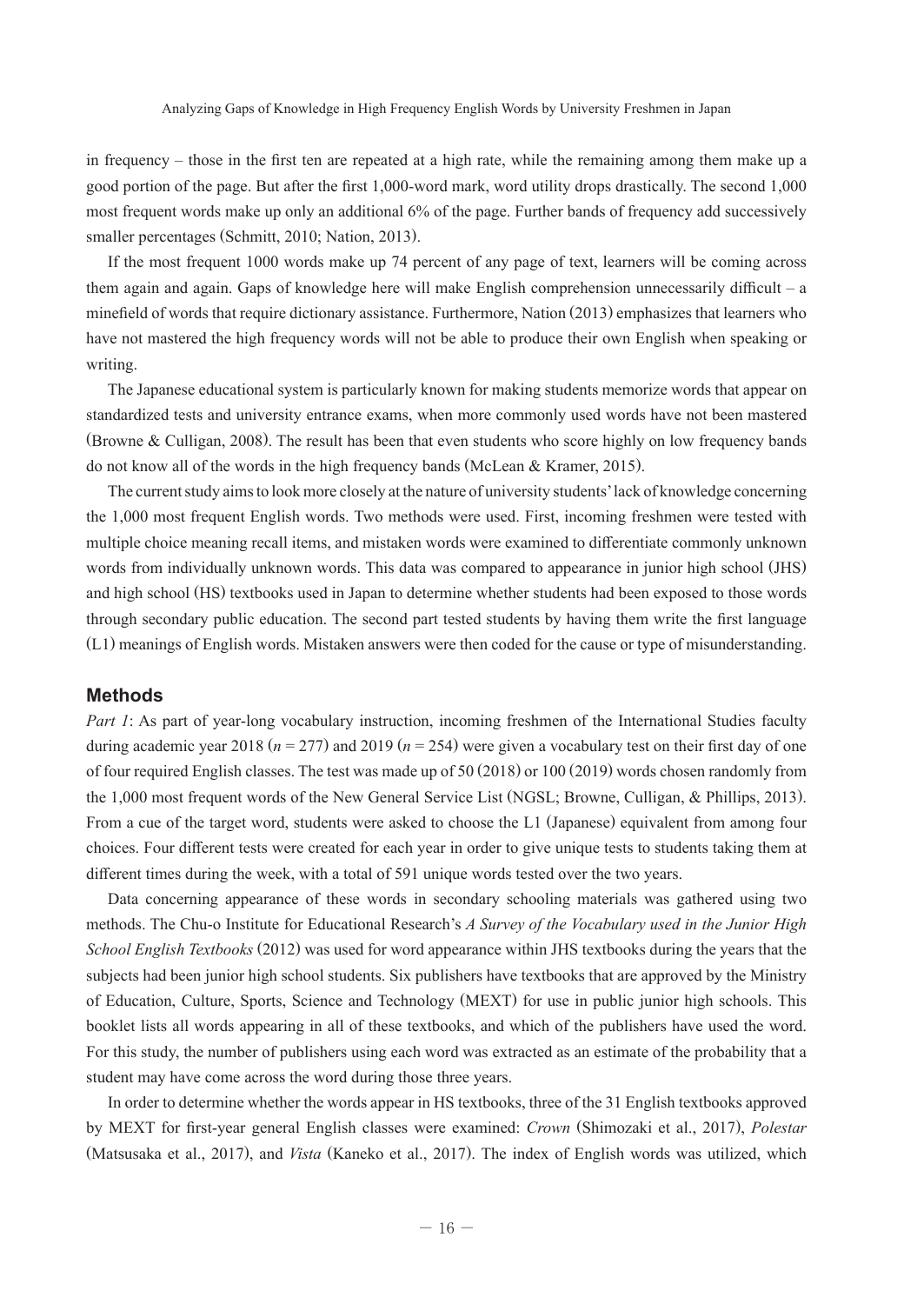indicated whether the word was presented as new vocabulary, or whether it appeared in the assumption that it had already been learned in junior high school.

*Part 2*: In 2018, a recall test was given to first-year students (*n* = 271) as part of a semester-end vocabulary test, and second-year students  $(n = 346)$  as part of a diagnostic vocabulary test. Ten randomly chosen words from the 1,000 most frequent words of the NGSL were given, and students were told to write their meanings in the L1 (Japanese). Four variations of the test were prepared, testing a total of 40 words. Inaccurate entries were coded for apparent cause of inaccuracy, including the categories of *part of speech*, *false friends*, *spelling misreadin*g, *form misidentification*, and *meaning misunderstanding*.

#### **Results**

*Part 1*: As seen in Figure 1, of the 591 words tested, all students chose correct Japanese equivalents to almost half of the words (284). Fifty-seven words were given mistaken answers or left blank by only one student each. One hundred forty-seven words were not correctly answered by between two and nine students, indicating that there may be personal gaps in knowledge unique to each student. Seventy-seven words were mistaken or left blank by between ten and 29 students. These words should be further examined for possible attention within the university curriculum. Twenty-five words were mistaken or left blank by thirty students or more, indicating a serious gap in education of the highest frequency words.

Textbook appearance data indicates that the words with the most erroneous answers have had little coverage in materials in secondary education. Table 1 shows the words with the highest percentage of student error, those of 40% or over, and their textbook appearance data. Several have no appearance in either JHS or the three HS textbooks analyzed, and none of the words have been printed in more than two of the six textbook series available to junior high schools. There is a chance that these words were not encountered by the students before university through public education.



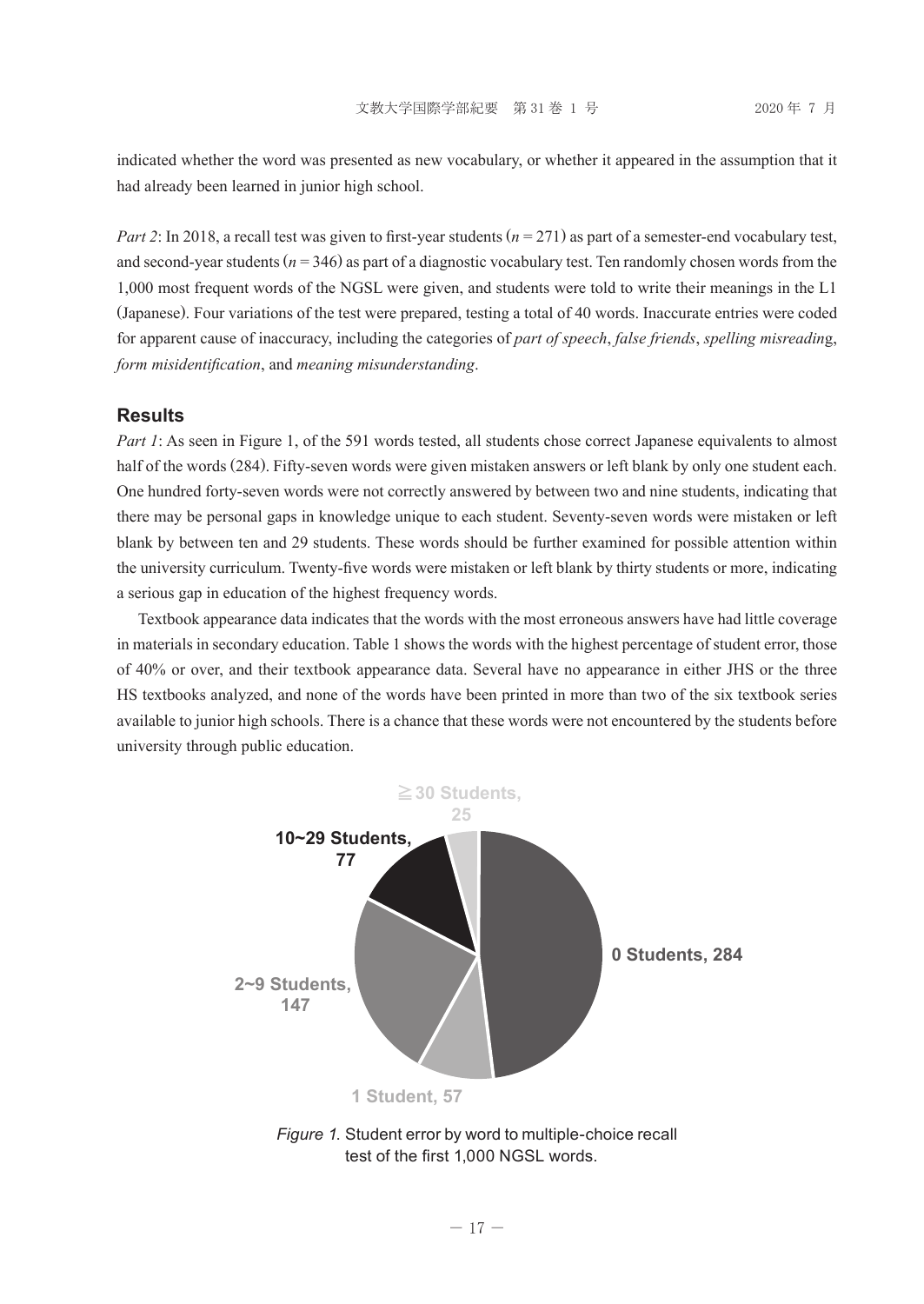Analyzing Gaps of Knowledge in High Frequency English Words by University Freshmen in Japan

| Word        | <b>NGSL</b><br>Frequency | Number of<br><b>Students Tested</b> | Number of Student<br>Errors $(\% )$ | <b>JHS Textbook</b><br>Appearance | <b>HS</b> Textbook<br>Appearance |
|-------------|--------------------------|-------------------------------------|-------------------------------------|-----------------------------------|----------------------------------|
| extend      | 949                      | 65                                  | 46(71)                              | $\theta$                          | $\overline{0}$                   |
| current     | 590                      | 68                                  | 47(69)                              | $\boldsymbol{0}$                  | $\boldsymbol{0}$                 |
| individual  | 409                      | 65                                  | 44 (68)                             | $\mathbf{1}$                      | $\mathbf{1}$                     |
| nor         | 966                      | 65                                  | 42(65)                              | 1                                 | $\mathbf{1}$                     |
| court       | 615                      | 65                                  | 41(63)                              | $\overline{0}$                    | $\overline{0}$                   |
| sort        | 316                      | 65                                  | 38 (58)                             | $\overline{0}$                    | 1                                |
| application | 883                      | 65                                  | 33(51)                              | $\overline{0}$                    | $\overline{0}$                   |
| suffer      | 837                      | 65                                  | 32(49)                              | $\overline{2}$                    | $\overline{2}$                   |
| certain     | 451                      | 65                                  | 31(48)                              | $\mathbf{1}$                      | $\mathbf{1}$                     |
| regard      | 511                      | 65                                  | 31(48)                              | 2                                 | $\overline{0}$                   |
| due         | 574                      | 65                                  | 31(48)                              | $\overline{0}$                    | $\overline{0}$                   |
| indeed      | 697                      | 64                                  | 30(47)                              | 1                                 | $\mathbf{1}$                     |
| exactly     | 670                      | 68                                  | 31(46)                              | $\mathbf{0}$                      | $\overline{0}$                   |
| major       | 438                      | 65                                  | 29(45)                              | $\overline{2}$                    | $\overline{0}$                   |
| fear        | 793                      | 65                                  | 29 (45)                             | $\boldsymbol{0}$                  | $\boldsymbol{0}$                 |
| task        | 853                      | 68                                  | 30(44)                              | $\mathbf{1}$                      | $\boldsymbol{0}$                 |
| attempt     | 686                      | 65                                  | 28(43)                              | $\overline{0}$                    | $\overline{0}$                   |
| factor      | 636                      | 128                                 | 55(43)                              | $\mathbf{1}$                      | $\overline{0}$                   |
| normal      | 854                      | 59                                  | 25(42)                              | 1                                 | 1                                |
| reference   | 877                      | 59                                  | 25(42)                              | $\theta$                          | $\overline{0}$                   |
| suppose     | 610                      | 122                                 | 49(40)                              | $\overline{0}$                    | $\mathbf{1}$                     |
| although    | 278                      | 65                                  | 26(40)                              | $\mathbf{1}$                      | $\overline{2}$                   |

Table 1. *Words with Over 40% Student Error and their Appearance in Textbooks*

*Note*: Items whose inaccurate results can be attributed to ambiguous test distractors have been eliminated from this list.

Looking at the overall list of tested words (Table 2), it is apparent that words mistaken by few students have a higher chance of having appeared in those students' textbooks, while words with higher rates of error have a lower chance of having been available to the student. Specifically, words not mistaken by any student had an average appearance in 2.17 of 3 textbooks, but those mistaken by over 30 students appeared in an average of 0.60 appearances.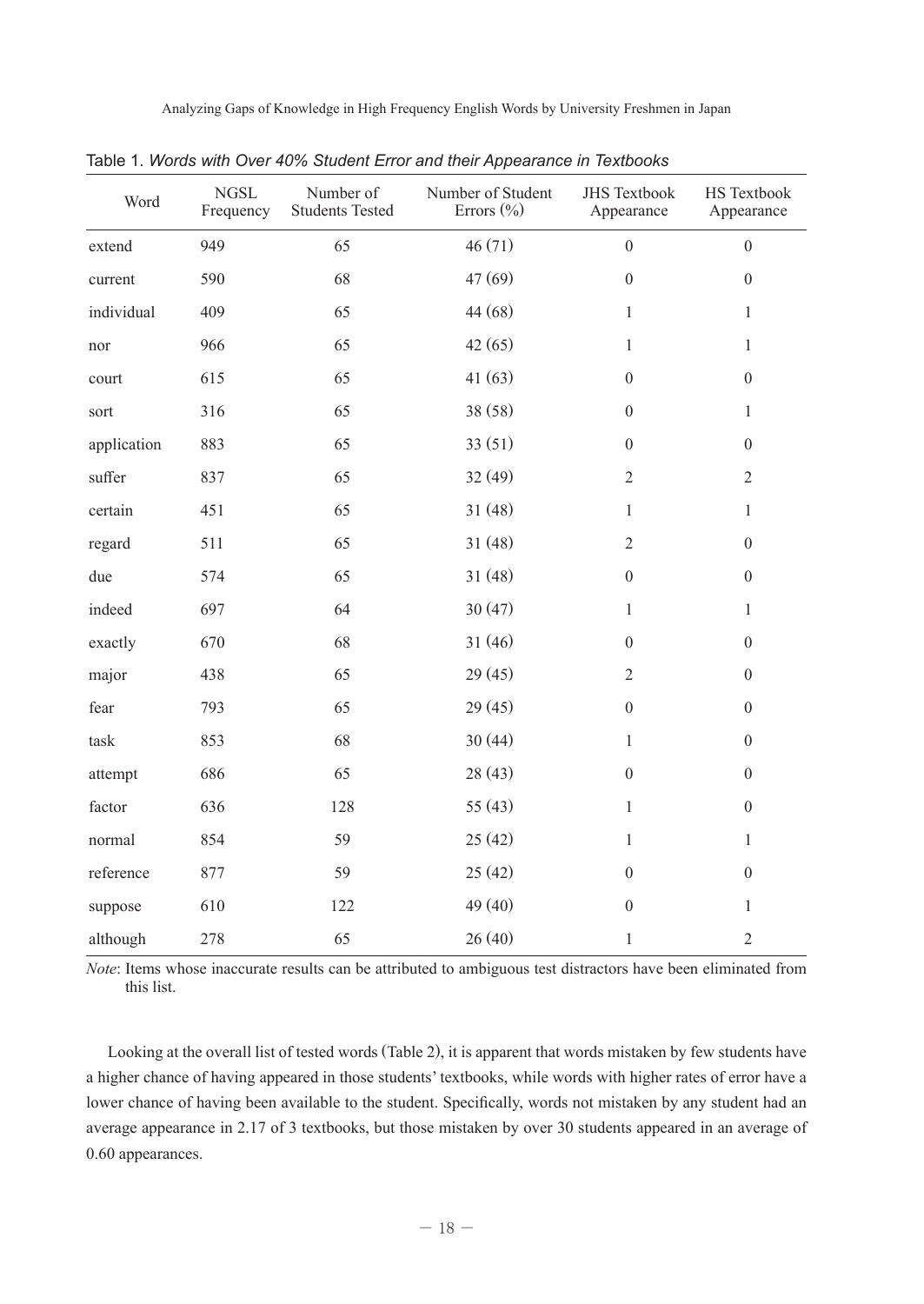| Number of Students<br>Mistaking the Word | Number of<br>Words | Average Number of<br>Publishers Printing<br>the Word $(JHS)$ (of 6) | Average Number of HS<br>Textbooks Including<br>the Word $($ of 3 $)$ |
|------------------------------------------|--------------------|---------------------------------------------------------------------|----------------------------------------------------------------------|
| 0                                        | 284                | 4.24                                                                | 2.17                                                                 |
|                                          | 57                 | 3.88                                                                | 2.09                                                                 |
| $2 - 9$                                  | 147                | 2.73                                                                | 1.64                                                                 |
| $10 - 29$                                | 77                 | 1.58                                                                | 1.08                                                                 |
| $\geq 30$                                | 25                 | 1.00                                                                | 0.60                                                                 |

Table 2. *Words Grouped by Amount of Student Error and their Appearance in Textbooks*

Categorizing the words by the number of JHS textbook publishers who printed them (Table 3), there were spikes in number of words appearing in all books, as well as those that appear in no books. As would be expected, those appearing in all JHS textbooks were unknown to few students, while those in no JHS textbooks were unknown to more.

| Number of Publishers (out of 6)<br>Printing the Word | Number of W <i>and</i> ords<br>Tested in this Study | Average Number of Incorrect<br>Answers per Word |
|------------------------------------------------------|-----------------------------------------------------|-------------------------------------------------|
| 6                                                    | 215                                                 | 1.55                                            |
| 5                                                    | 41                                                  | 3.39                                            |
| 4                                                    | 39                                                  | 2.79                                            |
| 3                                                    | 51                                                  | 4.00                                            |
| 2                                                    | 48                                                  | 6.52                                            |
| 1                                                    | 77                                                  | 8.18                                            |
| $\overline{0}$                                       | 120                                                 | 10.4                                            |

Table 3. *Words Grouped by JHS Textbook Appearance and their Average Student Error*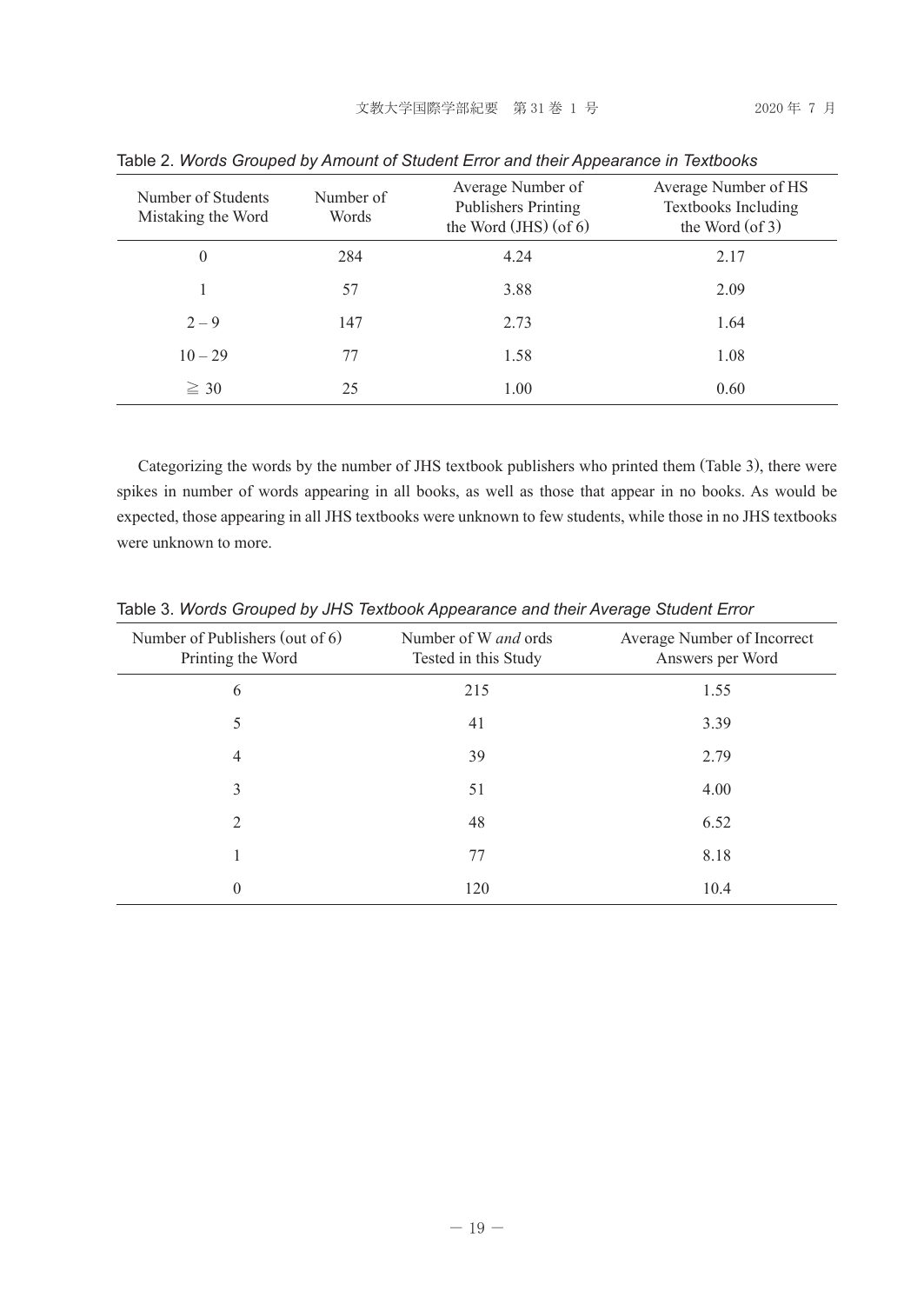*Part 2*: Of the 5630 items tested, 3687 (65%) were answered correctly, 1381 (25%) were answered incorrectly, and 555 (10%) were left blank (Figure 2). The incorrectly answered items were coded for type of mistake made (Table 4). Mistakes in part of speech were numerous (287), showing that the student knows the meaning of the word, but may not know how to use it appropriately in a sentence. There were no false friend mistakes, where the word is used within the students' L1 as a borrowed word, but with a different meaning from its meaning in English. Either this has not been a problem for students, or there happened not to be any such words in the list. There were 93 spelling misreadings, which consist of the misreading of one letter of the word to make a different English word. Form misidentification (208) is similar to



*Figure 2*. Results of meaning-recall test by item for first 1,000 NGSL words.

spelling misreadings, but includes mistaking words for those that are similar in shape and length, or mistaking them for words that have portions in common. There were 180 cases of meaning misunderstanding, where the student has a general idea of the concept of the word or how it is used, but writes a definition that is not an accepted meaning of the word. The most mistaken items were simply cases of the student not knowing the meaning of the word (613), which were not given a code in this data set.

| Category                 | Number<br>of Items | Examples                                                                                                                                     |
|--------------------------|--------------------|----------------------------------------------------------------------------------------------------------------------------------------------|
| Part of Speech           | 287                | 選ぶ (choose) for <i>choice</i> ; 管理する and 経営する (manage)<br>for <i>management</i> ; $\angle \pm \hat{\mathcal{L}}$ (society) for <i>social</i> |
| False Friends            | $\overline{0}$     | $\forall$ $\forall$ $\forall$ $\exists$ $\forall$ (condominium) for <i>mansion</i>                                                           |
| Spelling Misreading      | 93                 | 読む (read) for lead; 貝 (shell) for shall: 歌う (sing) for sign                                                                                  |
| Form Misidentification   | 208                | おそらく (probably) for <i>property</i> ; 興味 (interest) and 含む<br>(include) for <i>instead</i> ; 芸術的な (artistic) for <i>article</i>              |
| Meaning Misunderstanding | 180                | 調査する (investigate) for report; 告白する (confess) for<br>propose; $\Box$ $\Diamond$ $\Diamond$ (go towards) for ahead                            |
| No Code                  | 613                | 天才 (genius) for suffer; 詩 (poem) for theory; 賛成する<br>(agree) for suggest                                                                     |

### Table 4. *Coding Categories and Number of Items*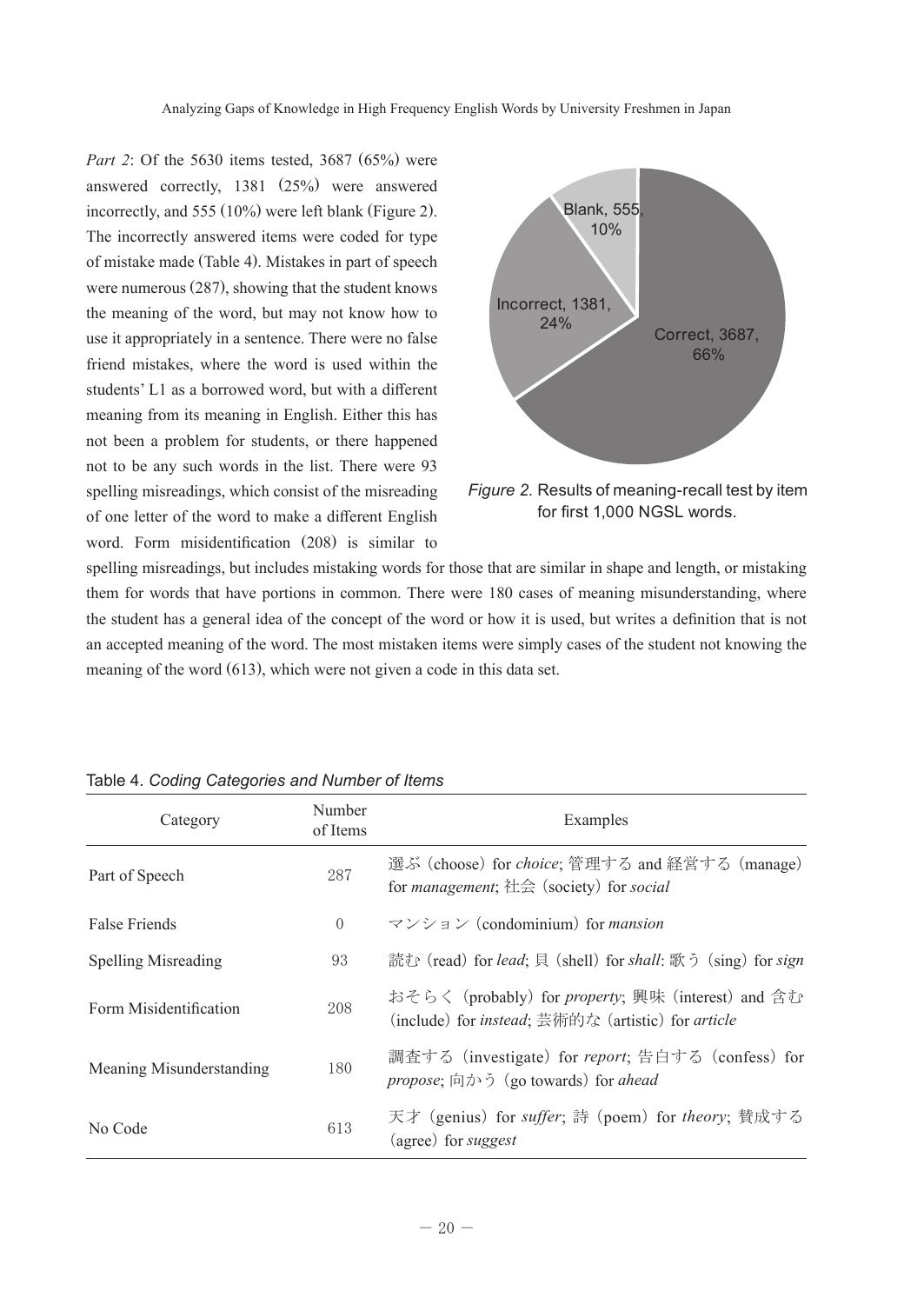#### **Discussion**

Part 1 student error data show that while almost half of the words tested are known by all students, not all of the most frequent 1,000 words have been mastered after six or more years of education in English as a foreign language. While students in Japan typically know between 2,000 and 4,000 words on entrance to university (Wadden, Browne, & Nation, 2019), it seems that these do not necessarily include the 1,000 most frequent words. Some of the words tested were mistaken by several students, indicating that there may be a group of words generally problematic for students across Japan. On the other hand, a wide variety of words were unknown to only a few students each, indicating that individual knowledge, and individual gaps, vary widely. This result corresponds with the results of previous research of the authors (e.g. Kitano & Chiba, 2018; 2019). In order to rectify student gaps of knowledge of the highest frequency words, university instructors in Japan can draw attention to words known to be problematic for Japanese university freshmen, but should also encourage students to identify words that they personally do not know from the entire list of high frequency words. These can then be dealt with through personal study.

The comparison with textbook appearance shows that words often mistaken by students are indeed missing from textbooks they have used throughout their secondary education. This is important not so much in determining a cause for why students do not know the words, but in considering the type of English being taught in Japan. The NGSL is based on 273 million words from subsections of the Cambridge English Corpus (CEC), including learner, fiction, journals, magazines, non-fiction, radio, spoken, documents, and TV (Browne et al., 2013). The top 1,000 most frequent words are said to make up 74 percent of any page of printed English (Nation, 2013). If so, each word should be expected to be encountered often whenever interacting with English. How can textbooks be made with these words appearing so infrequently, or in some cases, not appearing even once? This is an indication that the English provided as readings in Japanese textbooks may not be completely natural, or that it has been adjusted in some way. This question calls for more research into the materials being provided to students in Japan's English language curriculum.

In general, high-frequency words are not given priority in vocabulary teaching because students naturally learn them through repetition due to the amount of times they are encountered (Nation, 2013). However, Japanese students are not being exposed to English that includes these high frequency words. One solution is to ensure sure that Japanese textbooks start to include all of the high frequency words. Examining the textbooks themselves, the low frequency words are not superfluous at the JHS level; rather, they are the everyday objects that are key to learning the basics of a language and using it to talk about familiar topics (e.g. *birthday*, *salad*, *bicycle*, *dictionary*). This stage of learning would not be a good time to substitute in the problem words identified in this study (e.g. *extend*, *court*, *suffer*, *regard*). However, the authors' previous research (Kitano & Chiba, 2019) found that HS English textbooks in Japan introduced two to three hundred low frequency words (*Vista* 223; *Polestar* 317), while still not having once introduced many of the high frequency words. There would be leeway to add more high frequency words at the expense of words such as *cremation*, *zenith*, *peddler*, and *eminent*.

A second solution is to rectify the situation through vocabulary building in the first year of university. A major goal of university English programs in Japan is to bring up students' vocabulary to the bare minimum necessary for reading authentic texts and communicating, around 6,000 to 8,000 words (Wadden et al., 2019). This takes the focus away from the top 1,000 most frequent words. However, before introducing goals of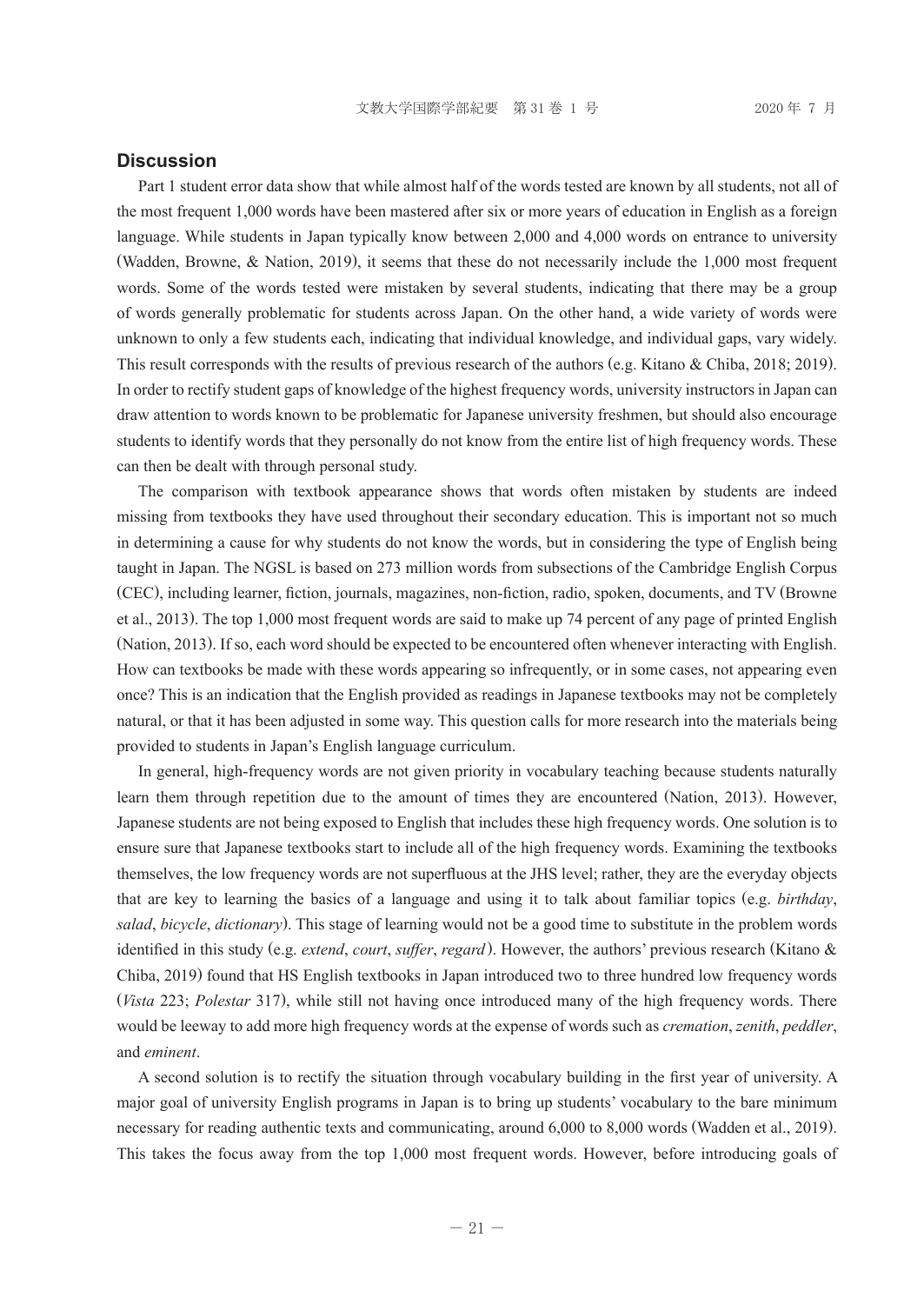increasing knowledge of less frequent words, an initial focus on mastering gaps in the first 1,000 will help to make reading English in any situation easier. Not only will mastery of these words help their studies, but demotivation through difficulty in understanding English can be avoided. Gaining more understanding of English through knowing the words that most often appear can give students confidence, and can also illustrate to them the benefit of putting time into vocabulary building. This can lead to developing a habit of vocabulary learning.

The results in part 2 further illustrate that not all high frequency words are mastered by incoming university freshmen. Combining the number of blank answers and those that were not coded for a particular problem, simply not knowing the meaning of the word was the main cause of incorrect answers (1168 items out of 1936 items, or 60%). In addition, misunderstanding of meaning (180) indicates that while students recognize some words, they may not have fully learned their meanings. These results reinforce the need for reviewing high frequency words in the first year of university.

However, this is not the only problem identified, and instruction in addition to vocabulary building may help to improve word identification and usage. First, spelling misreading and form misidentification combine to illustrate the second most common problem students had (301; 16%): imperfect recognition of the printed letters. Reading instruction for native speakers of English encourages attention to spelling patterns in words through phonics, and fluent reading ability results from overlearned knowledge of sequences of letters and spelling patterns (Adams, 1990). The English curriculum in Japan does not include the learning of phonics, and there is no explicit focus on spelling in the textbooks. Providing training in phonics and word recognition to Japanese students may assist them in more accurately identifying words, increasing fluency. Having developed their L1 reading skills in a language that is not alphabetic, they may have a need for the same training that native English speakers have experienced.

Another problem identified was mistaking the part of speech of the word, such as writing the meaning of *choice* as "choose". This shows that while the student can identify the general concept of the word, knowledge of the word is still shallow. Aspects of word knowledge in addition to grammatical functions that students may be lacking include collocations, constraints on use, concept and referents, and associations. Nation (2013) concludes that the various aspects of a word are learned through implicit, rather than explicit, learning. Through repetition of encounters with the word in various circumstances, the learner develops deeper understanding of the word and its usage. Japanese JHS and HS textbooks provide just one appearance for new words, and are based on intensive reading. One way to increase students' depth of understanding of high frequency words would be through an extensive reading program. In Japanese universities, Myskow et al. (2019) found that among other benefits, extensive reading programs help students to develop of a sense of how grammar and vocabulary are used, helping students to see vocabulary not as abstract words but grammaticalized lexis.

This study confirms previous research revealing that incoming Japanese university freshmen have gaps of knowledge of the highest frequency words of English, and that the missing words may be unique to each student. It also identifies two other areas of need for intervention: recognition of the printed form of words, and depth of knowledge of the different aspects of high frequency words.